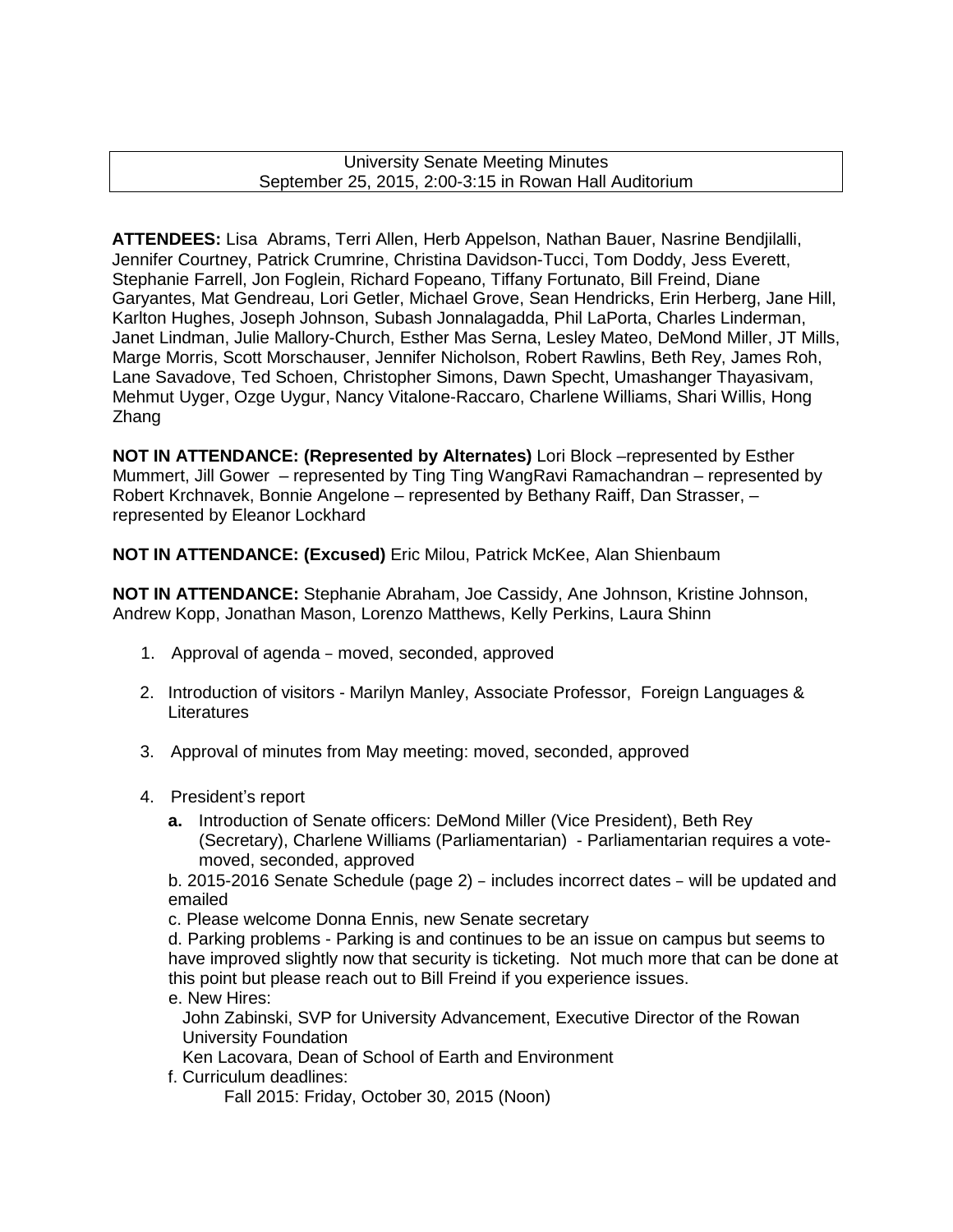Spring 2016: Friday, February 19, 2016 (Noon) Please visit the University Senate Curriculum web page for more information on the curriculum processes, coversheets, and guidelines: <http://www.rowan.edu/president/senate/curriculum/index.html>

Comment: Please make sure all documents have been thoroughly reviewed. Approximately 75% are bounced back.

g. Issues with CUGS (Certificates of Undergraduate Study) – This is a 4 or 5 course "mini-minor". Administration is pushing to remove concentrations and specializations. Comment: Honors and Liberal Studies will not work under this style. Chairs have already been asked if you have a specialization that does not work for a CUGS let Bill know.

Comment by Erin Herberg: CUGS are actually 12-16 credit hours. The manner in which CUGS is going to evolve, pre-reqs could be part of the CUGS requirements. Q -Will this be automatic? A - Administration is discussing the removal of the Specialization code in Banner.

Q - Will there be alterations to the guidelines for CUGS? A - May change the review process but will otherwise stay the same.

Q - Can CUGS can be interdepartmental? A - Yes, and some already are.

Q - Why are we doing this? Where is it coming from? A – 1. Dr. Houshmand imagines this as a "differentiator". 2. ROWAN GLOBAL can design CUGS for the workforce. 3. Banner can handle 3 levels of distinction - majors, minors, other. 4. Administrat Comment: There is no time frame for developing these.

h. Rowan College of Burlington County – We now have RCBC, and we will most likely also have 4 year programs offered at other campuses.

Q - What is our relationship with RCBC? A - Similar to RCGC. SP16 we will begin to offer the Bachelor of General Studies on the RCBC campus. Additional offerings including Psychology and Law/Justice will begin in Fall 2017.

Web time entry: faculty exempt employees only need to record leave. Faculty can complete the time sheet any time during the pay period. Comment: Chairs need to sign off. Q - Time? When are they due? A – Noon on Friday.

5. Open period: President Houshmand

The President provided an update on 10 day enrollment figures. We currently have 16,155 students this fall semester. Regular admit SAT scores were 1229 for freshman with a 91% retention rate for freshmen to sophomores. During the August retreat 5 new tasks forces were established:

A. Three-year degree/year-round campus: Karen Magee-Sauer and Richard Jones

- B. Rowan Technologies: Sue Lehrman and Shreek Mandayam
- C. Rooms, Labs, Locations: Roberta Harvey and Donald Moore
- D. Non-traditional Students: Lorin Arnold and Horacio Sosa
- E. Pre-Med: Greg Caputo and Jeff Hand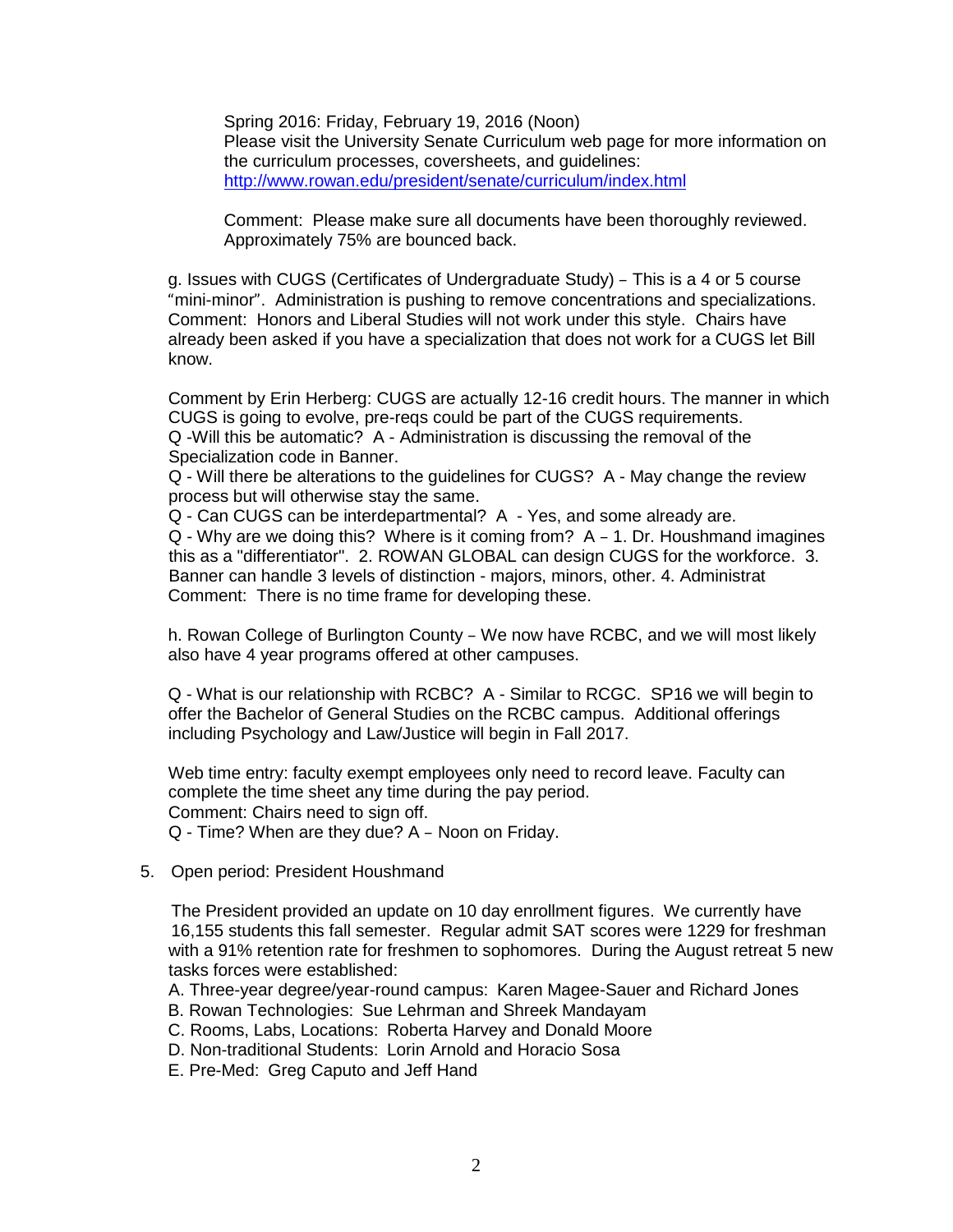3 year degree - Students will need good scores upon entrance to be successful in these challenging programs. Students who enter in the fall in these programs will enjoy significant discounts. Additional models are being considered and these include the possibility of fixed tuition, provided students make progress. Summer classes will be a part of these programs. Academic advising will be required. Summer residency may include free or significantly discounted housing. Students in this program may be required to work on campus 10 hours per week to receive the discounts. Academic content will be decided upon by the academic departments. Most likely this will be limited to honor students due to academic rigor.

Research classified - what does that mean? Teaching is our core mission. Rowan University doesn't want to become Carnegie classified due to expense, time, and cost. We should keep on doing what we do and what we do well. RU is focused on life sciences and this is our strength. The School of Earth and Environment is our newest school and faculty will build it. This will be the first time can put entire STEAM all under one umbrella. This school will hire a few faculty members, but there will also be joint appointments.

Rowan technologies - How do we combine technology programs and include with Tech park? All programs will pay for themselves and if they make a profit the extra money will be added to the general fund. We are trying to create an infrastructure which will be managed like Global (self-sustaining).

Space - Issues and lack of. Currently we are at 117% occupancy with housing. Students are living in two different hotels and are being shuttled to/from the main campus. Buildings A3 and A4 are moving forward with plans. The East Village will result in an additional 1,400 beds and is 7 stories. We are using outside developers with no cost to University. Rowan University receives a profit back. Additional new landscaping around campus is making the campus beautiful.

Partnership task force - Additional partnerships are allowing us to grow with county colleges.

West campus - We have the potential to have entire 600 acres built. This may include a sports complex, hospital, business, etc. There are many options but nothing is official at this time.

Q - Artwork for College of Business and Engineering? Faculty should be involved with this artwork. Are they working with our art department? A - I believe so. Q - Could transfers participate in the new 3 year program,? A – This would be mostly a freshman program, since it would be very difficult for transfer students to complete this unless they have significant transfer credit.

Q -Will any of the medical schools fall under the family tuition discount? A - No

6. Update on Budget (Chris Simons) – Currently have a \$1 million surplus. The University is purchasing miscellaneous projects.

## 7. Senate Committees

a. Ratification of Senate Committees (separate file) Motion to approve the senate committees – moved, seconded, approved Need members for T/R committee - volunteers?